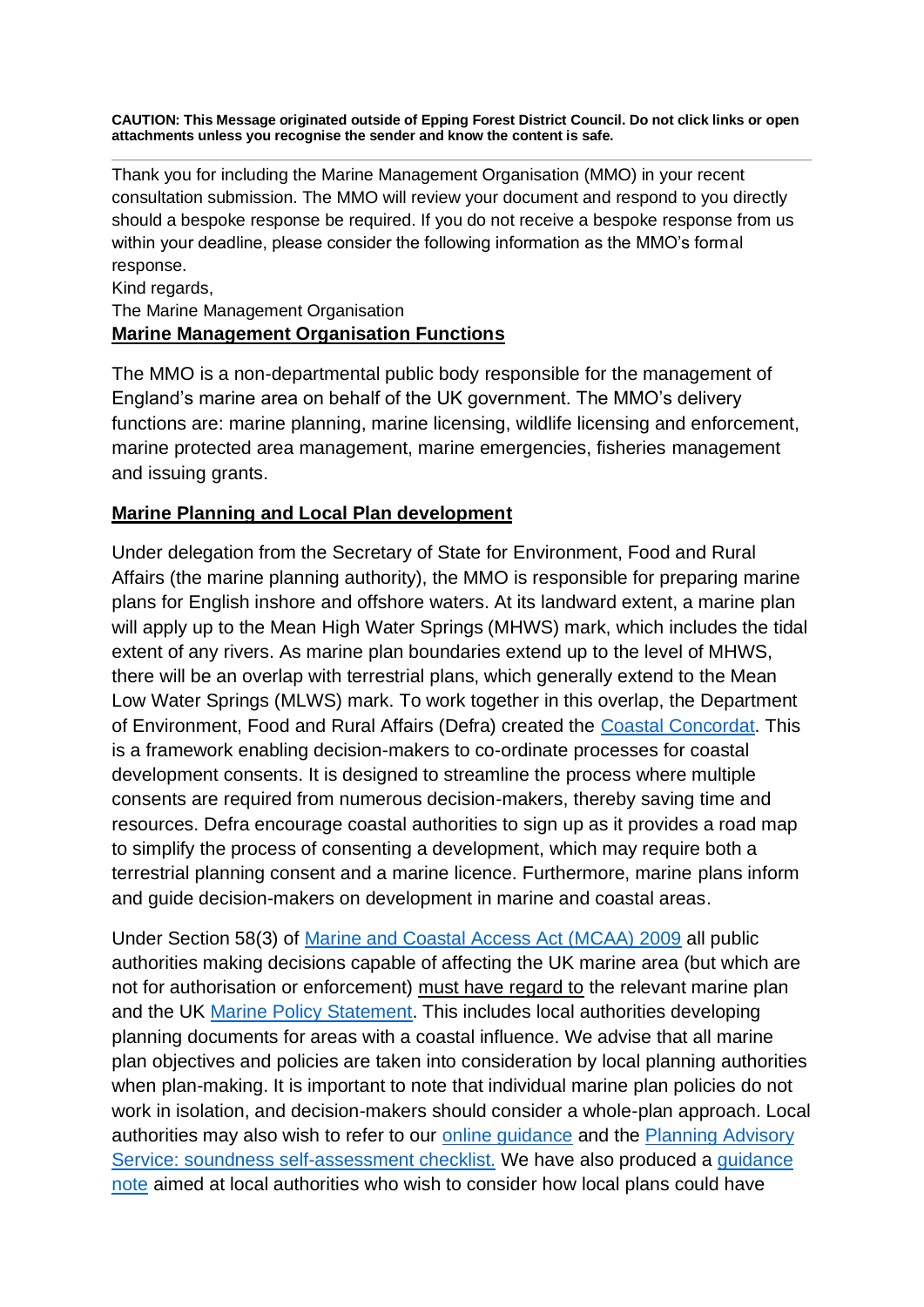regard to marine plans. For any other information please contact your local marine planning officer. You can find their details on our [gov.uk page.](https://protect-eu.mimecast.com/s/KJ9cCBkrCqG8OIregH0?domain=gov.uk) 

See [this map on our website to locate](https://protect-eu.mimecast.com/s/DAT7CDmqCp93kC88J_6?domain=gov.uk) the marine plan areas in England. For further information on how to apply the marine plans and the subsequent policies, please visit our [Explore Marine Plans](https://protect-eu.mimecast.com/s/-O6fCEnqCy7pNh4OfXF?domain=gov.uk) online digital service.

The adoption of the [North East, North West,](https://protect-eu.mimecast.com/s/jZhTCGpRCn7AQiX9uUo?domain=gov.uk) [South East,](http://teamsites/sites/MMOTeams/planreg/MP/Plan%20Making/Cross_Plan_Engagement/LPA_Engagement/Consultation_How_To/The%20South%20East%20Inshore%20marine%20plan) and [South West Marine](https://protect-eu.mimecast.com/s/BfIhCJv8UOJKDsmuRif?domain=gov.uk)  [Plans](https://protect-eu.mimecast.com/s/BfIhCJv8UOJKDsmuRif?domain=gov.uk) in 2021 follows the adoption of the [East Marine Plans](https://protect-eu.mimecast.com/s/5CgSCKw8cKo4GcyzMWO?domain=marinemanagement.org.uk) in 2014 and the [South](https://protect-eu.mimecast.com/s/bCqUCLxZfqWQZIGVWRS?domain=gov.uk)  [Marine Plans](https://protect-eu.mimecast.com/s/bCqUCLxZfqWQZIGVWRS?domain=gov.uk) in 2018. All marine plans for English waters are a material consideration for public authorities with decision-making functions and provide a framework for integrated plan-led management.

## **Marine Licensing and consultation requests below MHWS**

Activities taking place below MHWS (which includes the tidal influence/limit of any river or estuary) may require a [marine licence](https://protect-eu.mimecast.com/s/5LcyCMyZhPrzAi4hPpI?domain=gov.uk) in accordance with the MCAA. Such activities include the construction, alteration or improvement of any works, dredging, or a deposit or removal of a substance or object. Activities between MHWS and MLWS may also require a local authority planning permission. Such permissions would need to be in accordance with the relevant marine plan under section 58(1) of the MCAA. Local authorities may wish to refer to our [marine licensing guide for local](https://protect-eu.mimecast.com/s/aeT4CNzOiLWjGCxu4CT?domain=gov.uk)  [planning authorities](https://protect-eu.mimecast.com/s/aeT4CNzOiLWjGCxu4CT?domain=gov.uk) for more detailed information. We have produced a [guidance](https://protect-eu.mimecast.com/s/EWfHCzL6UD14AhwFJ24?domain=gov.uk)  [note](https://protect-eu.mimecast.com/s/EWfHCzL6UD14AhwFJ24?domain=gov.uk) (worked example) on the decision-making process under S58(1) of MCAA, which decision-makers may find useful. The licensing team can be contacted at: [marine.consents@marinemanagement.org.uk.](mailto:marine.consents@marinemanagement.org.uk)

## **Consultation requests for development above MHWS**

If you are requesting a consultee response from the MMO on a planning application, which your authority considers will affect the UK marine area, please consider the following points:

- The UK Marine Policy Statement and relevant marine plan are material considerations for decision-making, but Local Plans may be a more relevant consideration in certain circumstances. This is because a marine plan is not a 'development plan' under the [Planning and Compulsory Purchase Act 2004.](https://protect-eu.mimecast.com/s/_QSYCOAgfY8vyuXajBQ?domain=legislation.gov.uk) Local planning authorities will wish to consider this when determining whether a planning application above MHWS should be referred to the MMO for a consultee response.
- It is for the relevant decision-maker to ensure s58 of MCAA has been considered as part of the decision-making process. If a public authority takes a decision under s58(1) of MCAA that is not in accordance with a marine plan, then the authority must state its reasons under s58(2) of the same Act.
- If the MMO does not respond to specific consultation requests then please use the above guidance to assist in making a determination on any planning application.